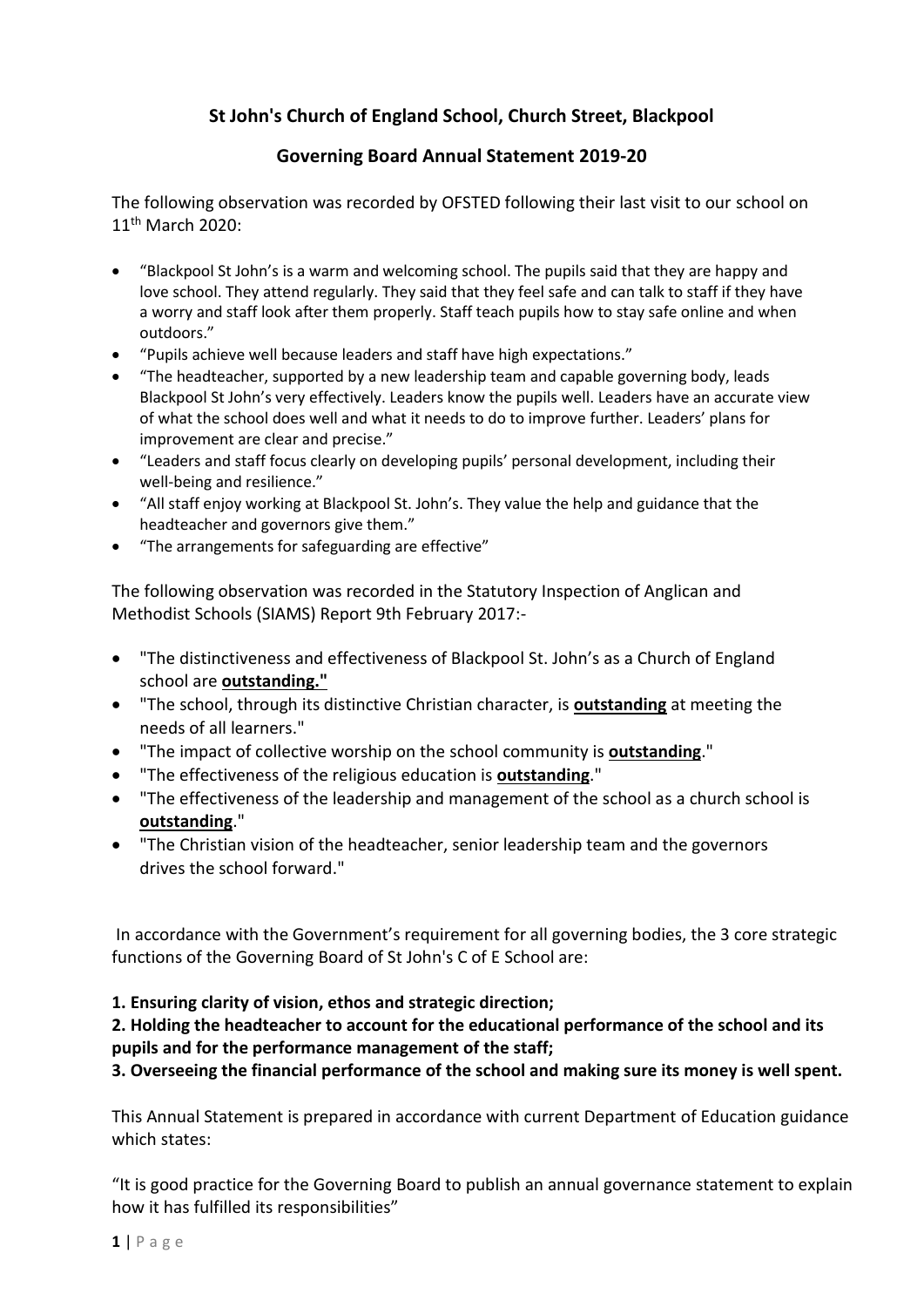The Governing Board were delighted to appoint Miss Adele Johnston our new Deputy Headteacher who had already been in the post of Acting Deputy Headteacher for a number of months. She commenced her new post on 16<sup>th</sup> October 2019. The Governing Board would like to thank all the Governors, Diocesan Advisors and HR Advisors for all their hard work involved in the process.

## **Publication of Governance Arrangements**

In the interests of transparency, a school/academy must publish on its website up to-date details of its governance arrangements in a readily accessible format.

This statement therefore is to explain how the Governing Board has fulfilled its responsibilities as defined by Government supported by the Local Authority and Blackburn Diocese.

#### **Publishing Arrangements**

Governors received the report to assure the Board that the school website is compliant with statutory requirements of information to be published on the website, including publication of governance arrangements. Arrangements were made to address any areas of non-compliance.

## **Appointment of Chair and Vice Chair**

Mrs Karen Blackburn (Chair) and Mr Gary Hope (Vice Chair) were re-appointed to office to start their two-year cycle.

#### **Membership**

Mr Dave Blacker was reappointed as Local Authority Governor on 01.09.19 Mrs Karen Blackburn was reappointed as Foundation Governor (PCC Nomination) on 01.09.19

Mr Antony Birdsall was appointed as Foundation Governor (PCC Nomination) on 13.12.19 Miss Adele Johnson's Term of Office as Staff Governor ended on 03.02.20 but continued to attend meetings in her role as Deputy Headteacher.

Mrs Julieann Shearman was appointed as Staff Governor.

#### **Register of Business Interests**

Governors completed the annual review of their business interest.

The Governing Board normally holds six full Governing Board meetings a year. This year we still carried on our work but during lockdown we had some virtual meetings. The impact of the Governors' role in the school ensures that the budget is managed effectively and improvements are effective and continuous. Governor expertise – the Governors bring a wide variety of expertise to the school and this helps to ensure the school is moving forward.

#### **Church School Distinctiveness Action Plan**

 **To further develop church/school links by raising the school's profile and its activities in St John's Church**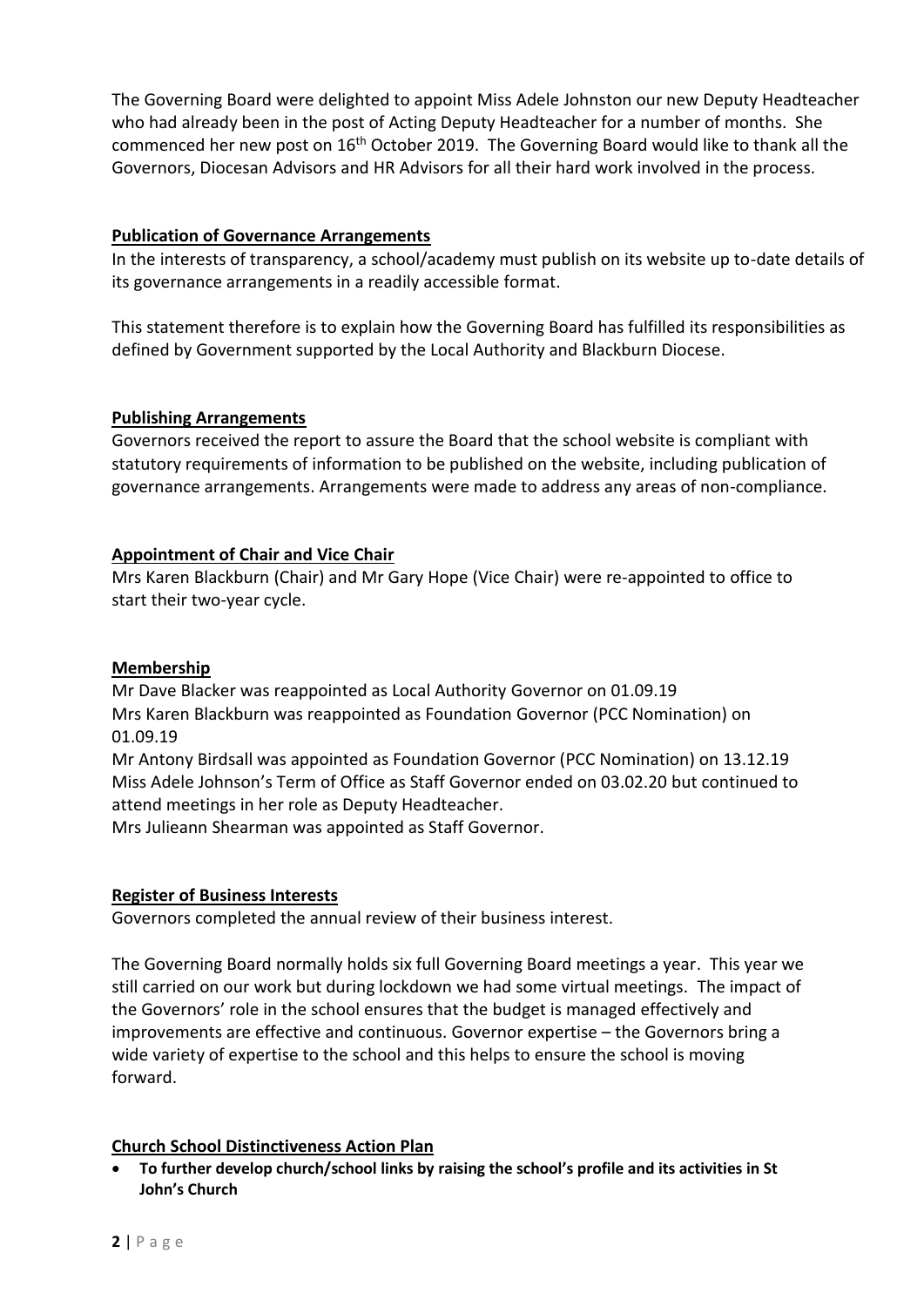- **To further develop church/school links by raising the school's profile and its activities in St John's Church**
- **To further develop relationships with communities beyond the UK and engage with global communities to enrich our children's lives.**
- **Create an outside Prayer/ Reflection area, to further develop the faithfulness of the Christian environment and enhance the children's outdoor learning**

#### **School Development Action Plan (SDP)**

We agree school development priorities that have been set from an analysis of data which highlights areas to improve. The SDP is shared with us and progress towards key milestones is checked every term. The 2019-20 targets for the school development plan were:

- Priority 1 Reading
- Priority 2 To improve language and communication in EYFS and KS1
- Priority 3 Developing an 'irresistible curriculum'
- Priority 4 Leadership and Management Learning Vision

Progress of the SDP is reported back to the Full Governing Body where it is closely monitored.

#### **Safeguarding Annual Report**

Governors received the annual report on safeguarding, to assure the Board that robust arrangements are in place and for them to support consideration of whether any additional training/amendment to policies and procedures is required.

#### **Policies**

Governors have reviewed and revised as necessary any relevant policies using the Governing Board Policy Review and Delegation Planner as recommended by the Local Authority. See below for the policies reviewed/revised in 2019-20:

| <b>Complaints Procedure</b>                                |
|------------------------------------------------------------|
| COVID-19 annex/addendum to the Safeguarding Policy<br>٠    |
| <b>Governor Allowances Policy</b>                          |
| <b>Health &amp; Safety Policy</b>                          |
| <b>Internal Control Framework (Financial)</b><br>$\bullet$ |
| <b>Relationships and Sex Education (RSE)</b>               |
| Safeguarding/Child Protection Policy and Procedures        |
| <b>School's Financial Value Standard (SFVS)</b>            |
| <b>SEND Policy</b>                                         |
| <b>Staff Capability</b>                                    |
| <b>Staff Grievance</b>                                     |
| <b>Supporting Pupils with Medical Conditions</b>           |
| <b>Teacher Appraisal</b>                                   |
| Whistleblowing                                             |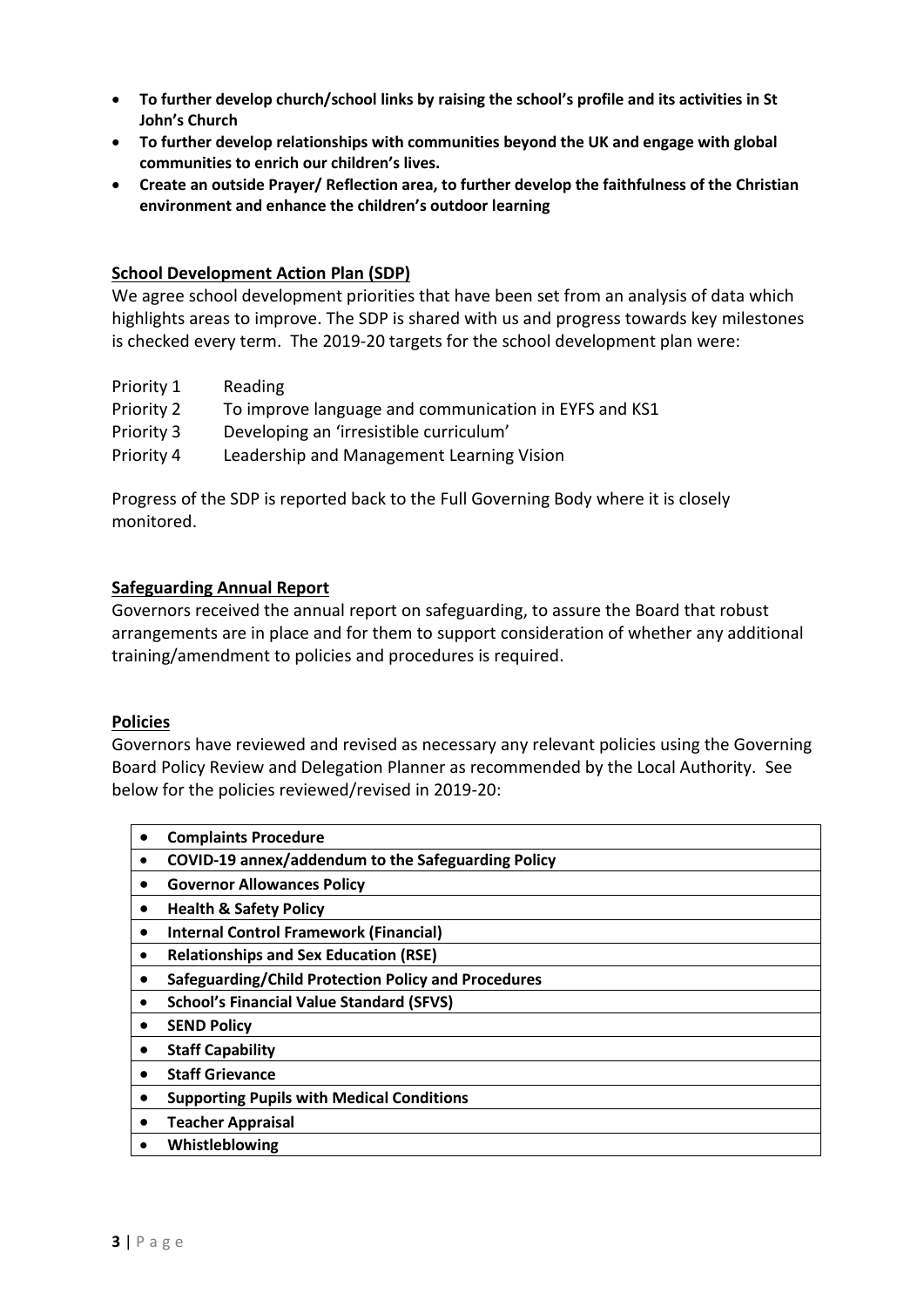We have reviewed the following documents and reference guides again this year which set out and aid how we operate:

- **Instrument of Government** Outlines the constitution of the Governing Board, as agreed by the Diocese and Local Authority.
- **Code of Conduct** this sets out the expectations on and commitment required from Governors and Trustees in order for the Governing Board to properly carry out its work within the school and the community.
- **Procedures for the appointment of Chair and Vice Chair**
- **Delegation Planner/Scheme of Delegation** this outlines the key roles and functions of the Governing Board, and determines where these have been delegated to a Local Governing Board/committee or individual in line with Governance regulations.
- **Policy Review Planner** this details the statutory policies requiring consideration by the Governing Board, and where these have been delegated to a committee or individual in line with Governance regulations.
- **Committee Terms of Reference** this outlines the procedures and functions delegated to Committees established by the Governing Board.
- **Committee Membership and Nominated Governor Roles** this confirms the appointment of nominated Governor Roles and Membership on each established Committee of the Governing Board.

#### **Nominated Governor Roles/School Visits**

All governors have responsibilities delegated to them to act as a 'specialist' governor for certain functions. The Governors visit the school as part of their monitoring of the SDP and in co-ordination with their specific Nominated Governor Roles. These are a valuable opportunity for Governors to be able to work closely with staff members across all aspects of school. The Nominated Governors follow a yearly cycle and report back to the Full Governing Board Meetings with their roles and responsibilities being clearly defined. This is under review currently so that Nominated Governor Roles and School Visits link in to the School Development Plan.

#### **Governor Development Plan**

This enables the Governing Board to demonstrate its focus on the three core strategic functions as stated at the beginning of this statement, linking in with the School Development Action Plan, training requirements and any requirements arising from the Ofsted inspection.

We are developing a more personalised skills audit for Governing Board members to complete. The evaluation of this means that we can look for specific skills when recruiting new Governors.

We have completed a Governing Board Healthcheck to evaluate our effectiveness based on evidence/rationale. The recommended action areas for improvement will form our action/ development plan for 2019-20. It is due to be reviewed in the Autumn term.